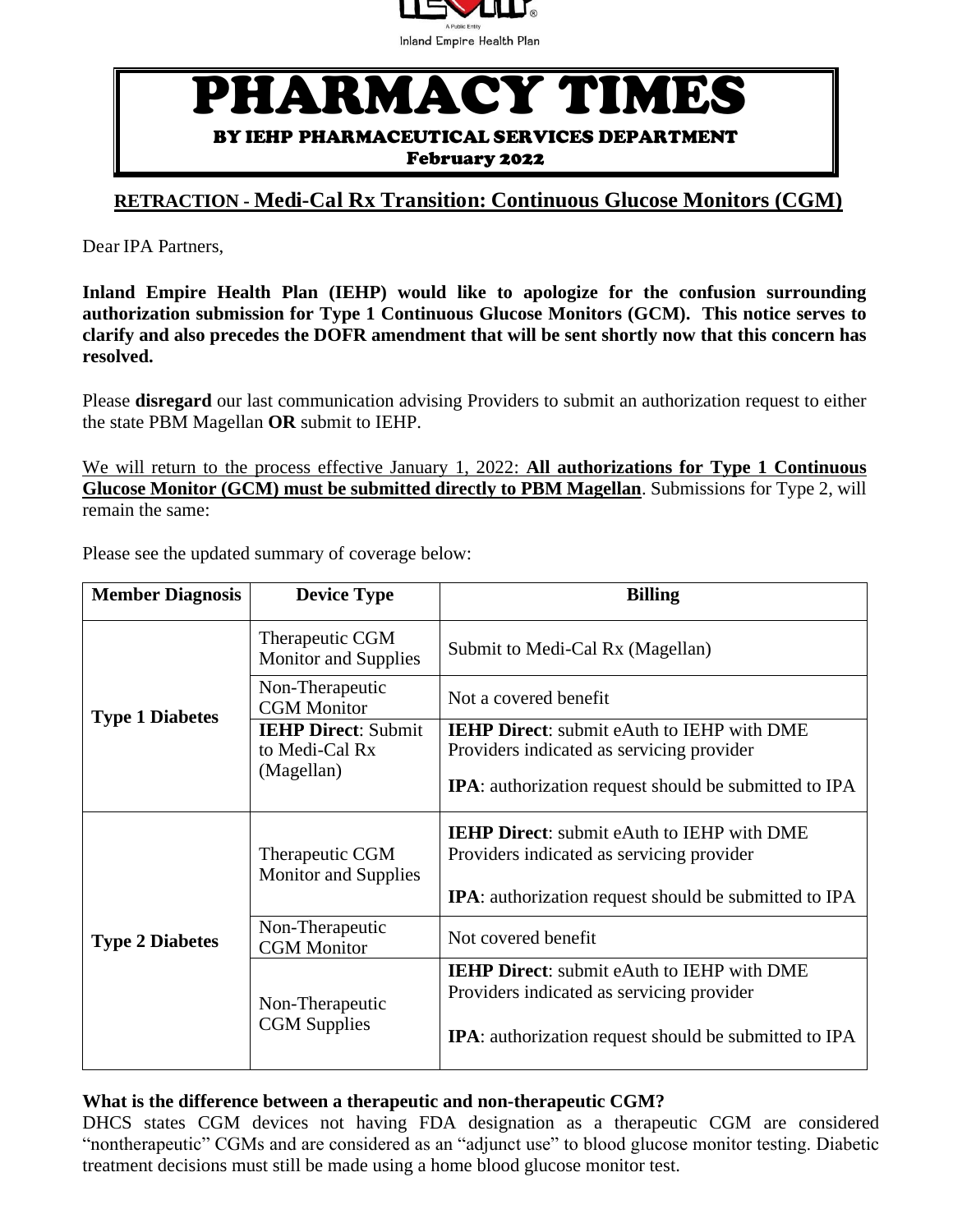If you have any questions regarding Provider-related issues, please contact the Provider Relations Team at **(909) 890-2054** or **(866) 223-4347** or email **[ProviderServices@iehp.org.](mailto:ProviderServices@iehp.org)**

If you have any additional questions, please feel free to contact the Pharmacy Team at **(909) 890-2049**, between 8:00 AM -5:00 PM, Monday through Friday.

As a reminder, all communications sent by IEHP can also be found on our Provider portal at: [www.iehp.org](http://www.iehp.org/) > For Providers > Plan Updates >Correspondences

Visit the new Medi-Cal Rx website www.Medi-CalRx.dhcs.ca.gov for general information, including Frequently Asked Questions (FAQs) and the Medi-Cal Rx Pharmacy Transition Policy.

Sincerely,

IEHP Pharmaceutical Services